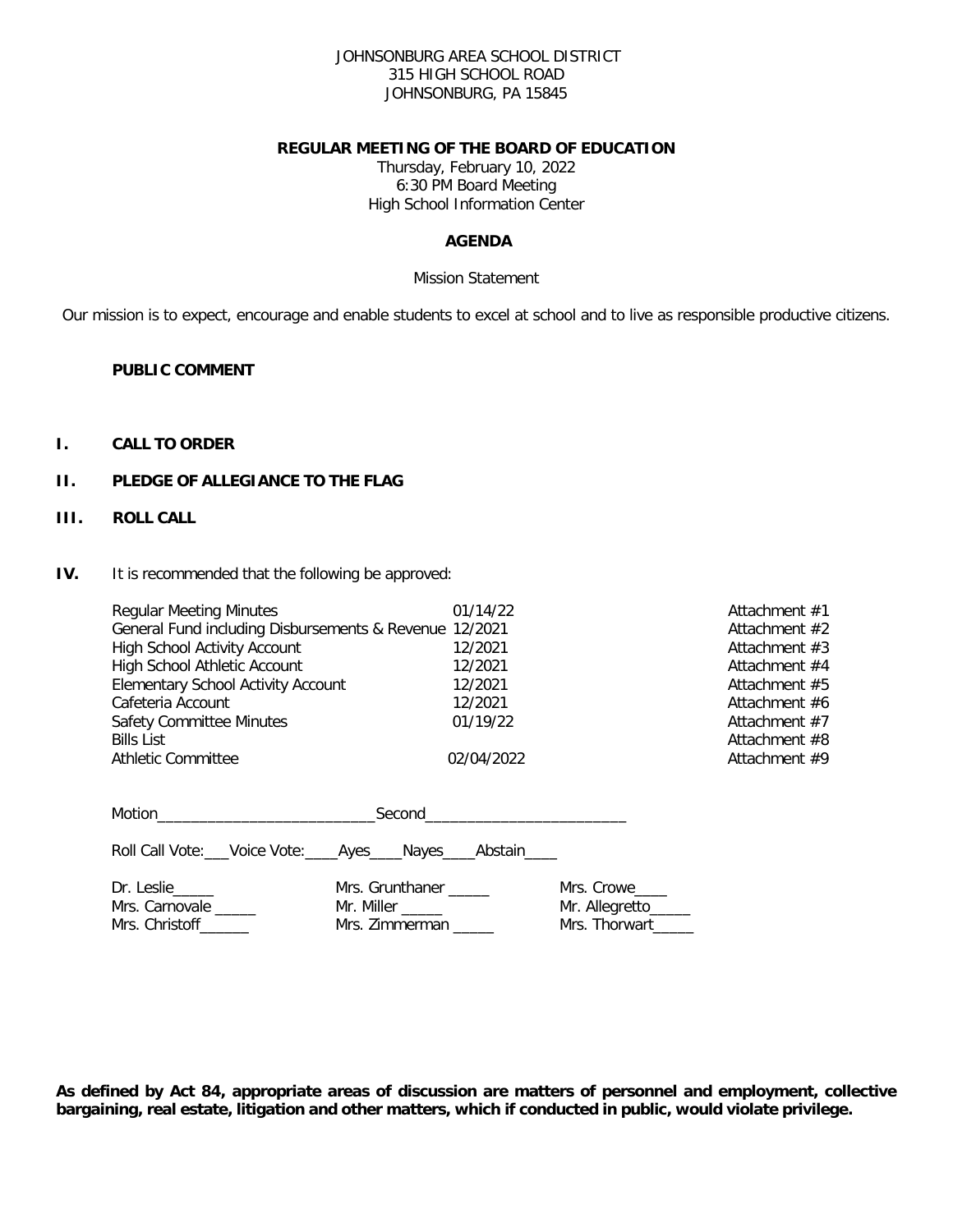# **A. PERSONNEL**

1. Recommend to approve the request from Mr. Randy McCurdy for 3 unpaid days for January 19 – 21, 2022.

|    |                                                                 | Roll Call Vote: ___ Voice Vote: _____ Ayes _____ Nayes _____ Abstain _____ |                                                                                                                                                                                                                                                   |
|----|-----------------------------------------------------------------|----------------------------------------------------------------------------|---------------------------------------------------------------------------------------------------------------------------------------------------------------------------------------------------------------------------------------------------|
|    | Dr. Leslie<br>Mrs. Carnovale _____<br>Mrs. Christoff            | Mrs. Grunthaner ______<br>Mrs. Zimmerman _____                             | Mrs. Crowe<br>Mr. Allegretto_____<br>Mrs. Thorwart                                                                                                                                                                                                |
|    |                                                                 | \$_____________; pending completion of the necessary paperwork.            |                                                                                                                                                                                                                                                   |
|    |                                                                 |                                                                            |                                                                                                                                                                                                                                                   |
|    |                                                                 | Roll Call Vote: ___ Voice Vote: ____ Ayes ____ Nayes ____ Abstain ____     |                                                                                                                                                                                                                                                   |
|    | Dr. Leslie_____<br>Mrs. Carnovale _____<br>Mrs. Christoff______ | Mrs. Grunthaner ______                                                     | Mrs. Crowe                                                                                                                                                                                                                                        |
|    | completion of the necessary paperwork.                          |                                                                            | 3. Recommend to add Ms. Susan Clarke to the certified bus driver list for the 2021-2022 School Year, pending                                                                                                                                      |
|    |                                                                 |                                                                            |                                                                                                                                                                                                                                                   |
|    |                                                                 | Roll Call Vote: ___ Voice Vote: ____ Ayes ____ Nayes ____ Abstain ____     |                                                                                                                                                                                                                                                   |
|    | Dr. Leslie<br>Mrs. Carnovale _____<br>Mrs. Christoff_______     | Mrs. Grunthaner _____<br>Mr. Miller _____<br>Mrs. Zimmerman _____          | Mrs. Crowe<br>Mr. Allegretto______<br>Mrs. Thorwart                                                                                                                                                                                               |
|    |                                                                 |                                                                            | 4. Recommend to approve the Addendum for ESS Northeast, LLC in regards to the Credit Recovery Facilitator for the<br>after school recovery program, effective January 31, 2022 for the remainder of the 2021-2022 School Year.<br>Attachment #10  |
|    |                                                                 |                                                                            |                                                                                                                                                                                                                                                   |
|    |                                                                 | Roll Call Vote: Voice Vote: _____ Ayes _____ Nayes _____ Abstain _____     |                                                                                                                                                                                                                                                   |
|    | Dr. Leslie<br>Mrs. Carnovale _____<br>Mrs. Christoff_______     | Mr. Miller _____<br>Mrs. Zimmerman _____                                   | Mr. Allegretto<br>Mrs. Thorwart                                                                                                                                                                                                                   |
| 5. |                                                                 |                                                                            | Recommend to approve the Dickinson Center, Inc. contract in regards to the Credit Recovery Mental Health<br>Technician for the after school program, effective February 1, 2022 for the remainder of the 2021-2022 School Year.<br>Attachment #11 |
|    |                                                                 |                                                                            |                                                                                                                                                                                                                                                   |
|    |                                                                 | Roll Call Vote: Voice Vote: Ayes Nayes Abstain                             |                                                                                                                                                                                                                                                   |
|    | Dr. Leslie<br>Mrs. Carnovale _____<br>Mrs. Christoff_______     | Mrs. Grunthaner _____<br>Mr. Miller _____<br>Mrs. Zimmerman                | Mrs. Crowe<br>Mr. Allegretto_____<br>Mrs. Thorwart                                                                                                                                                                                                |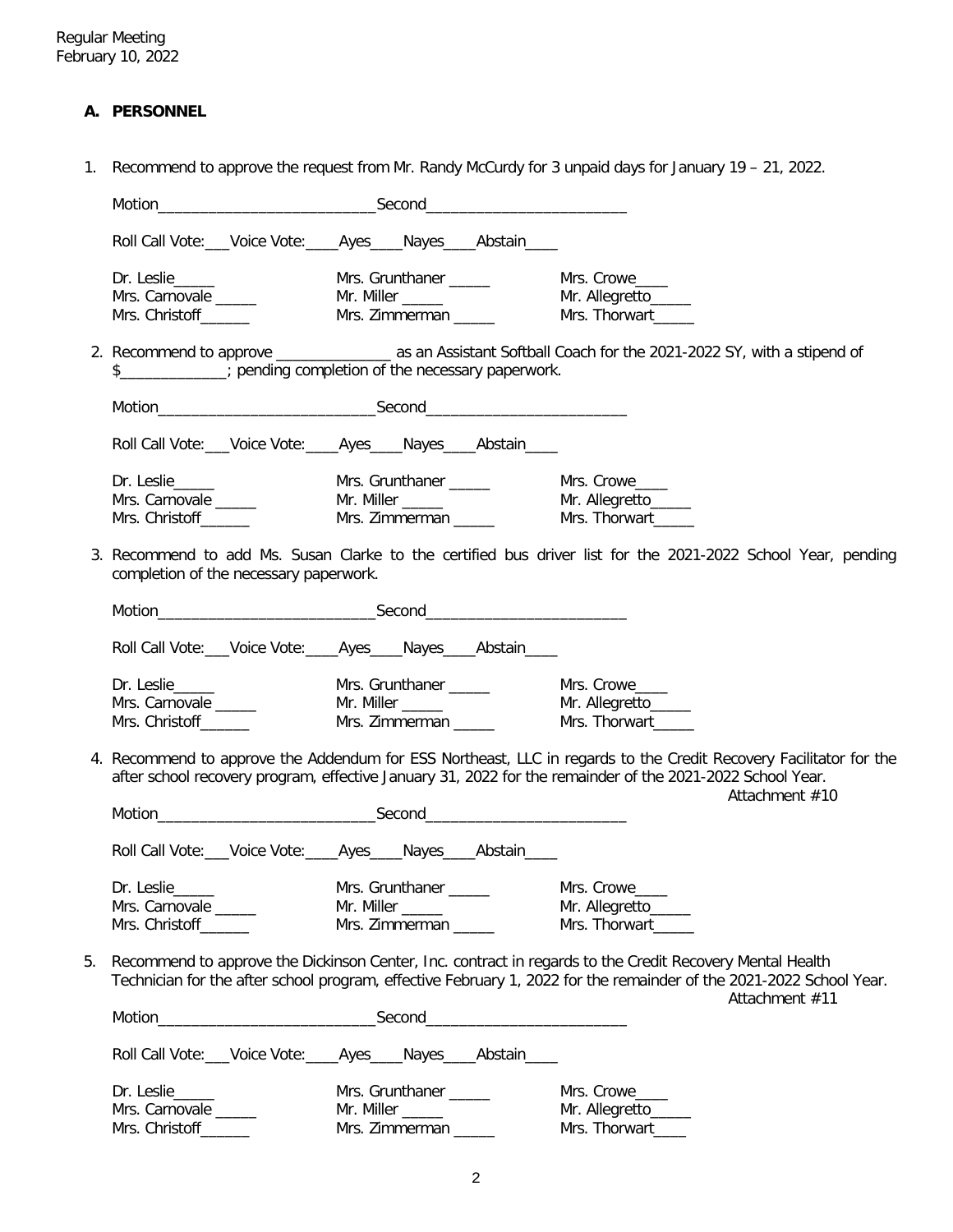6. Recommend to approve a \$2,000.00 supplemental for Mrs. Linda Benson to maintain, monitor, distribute, and make fiscally sound decisions regarding surplus monies; retroactive for the beginning of the 2021-2022 School Year.

|                                                                                      |                                                                   | Roll Call Vote: Voice Vote: Ayes Nayes Abstain                         |                                                                                                                                           |
|--------------------------------------------------------------------------------------|-------------------------------------------------------------------|------------------------------------------------------------------------|-------------------------------------------------------------------------------------------------------------------------------------------|
|                                                                                      | Dr. Leslie______<br>Mrs. Carnovale ______<br>Mrs. Christoff______ | Mrs. Grunthaner ______<br>Mr. Miller ______<br>Mrs. Zimmerman ______   | Mrs. Crowe<br>Mr. Allegretto_____<br>Mrs. Thorwart______                                                                                  |
|                                                                                      | year. The purpose of resignation is for retirement.               |                                                                        | 7. Recommend to accept, with regret, the resignation of Mr. Louis Karellas effective at the end of the 2021-2022 school<br>Attachment #12 |
|                                                                                      |                                                                   |                                                                        |                                                                                                                                           |
|                                                                                      |                                                                   | Roll Call Vote: Voice Vote: _____ Ayes _____ Nayes _____ Abstain _____ |                                                                                                                                           |
|                                                                                      | Mrs. Carnovale _____<br>Mrs. Christoff_______                     | Mrs. Zimmerman ______                                                  | Mrs. Thorwart                                                                                                                             |
| with a stipend of \$________________; pending completion of the necessary paperwork. |                                                                   |                                                                        |                                                                                                                                           |
|                                                                                      |                                                                   |                                                                        |                                                                                                                                           |
|                                                                                      |                                                                   | Roll Call Vote: Voice Vote: Ayes Nayes Abstain                         |                                                                                                                                           |
|                                                                                      | Mrs. Carnovale _____<br>Mrs. Christoff                            | Mrs. Grunthaner ______<br>Mr. Miller ______<br>Mrs. Zimmerman          | Mrs. Crowe<br>Mr. Allegretto_____<br>Mrs. Thorwart                                                                                        |

## **B. EDUCATION AND SCHOOL ACTIVITIES**

1. Recommend to approve the contract with Connectivity Communications, Inc. in the amount of \$8,106.60 for fiber optic connectors for the High School and Elementary School. Attachment #13 optic connectors for the High School and Elementary School.

|                                                                                                                                                                                                 |                                                            | Roll Call Vote: Voice Vote: Ayes Nayes Abstain                         |                                                     |
|-------------------------------------------------------------------------------------------------------------------------------------------------------------------------------------------------|------------------------------------------------------------|------------------------------------------------------------------------|-----------------------------------------------------|
|                                                                                                                                                                                                 | Dr. Leslie_____<br>Mrs. Carnovale<br>Mrs. Christoff        | Mrs. Grunthaner<br>Mr. Miller ______<br>Mrs. Zimmerman                 | Mrs. Crowe<br>Mr. Allegretto______<br>Mrs. Thorwart |
| 2. Recommend to approve the contract with Connectivity Communications, Inc. in the amount of \$35,454.00 for<br>network switches for the High School and Elementary School.<br>Attachment $#14$ |                                                            |                                                                        |                                                     |
|                                                                                                                                                                                                 |                                                            |                                                                        |                                                     |
|                                                                                                                                                                                                 |                                                            | Roll Call Vote: Voice Vote: _____ Ayes _____ Nayes _____ Abstain _____ |                                                     |
|                                                                                                                                                                                                 | Dr. Leslie_____<br>Mrs. Carnovale<br>Mrs. Christoff_______ | Mrs. Grunthaner _____<br>Mr. Miller ______<br>Mrs. Zimmerman<br>3      | Mrs. Crowe<br>Mr. Allegretto______<br>Mrs. Thorwart |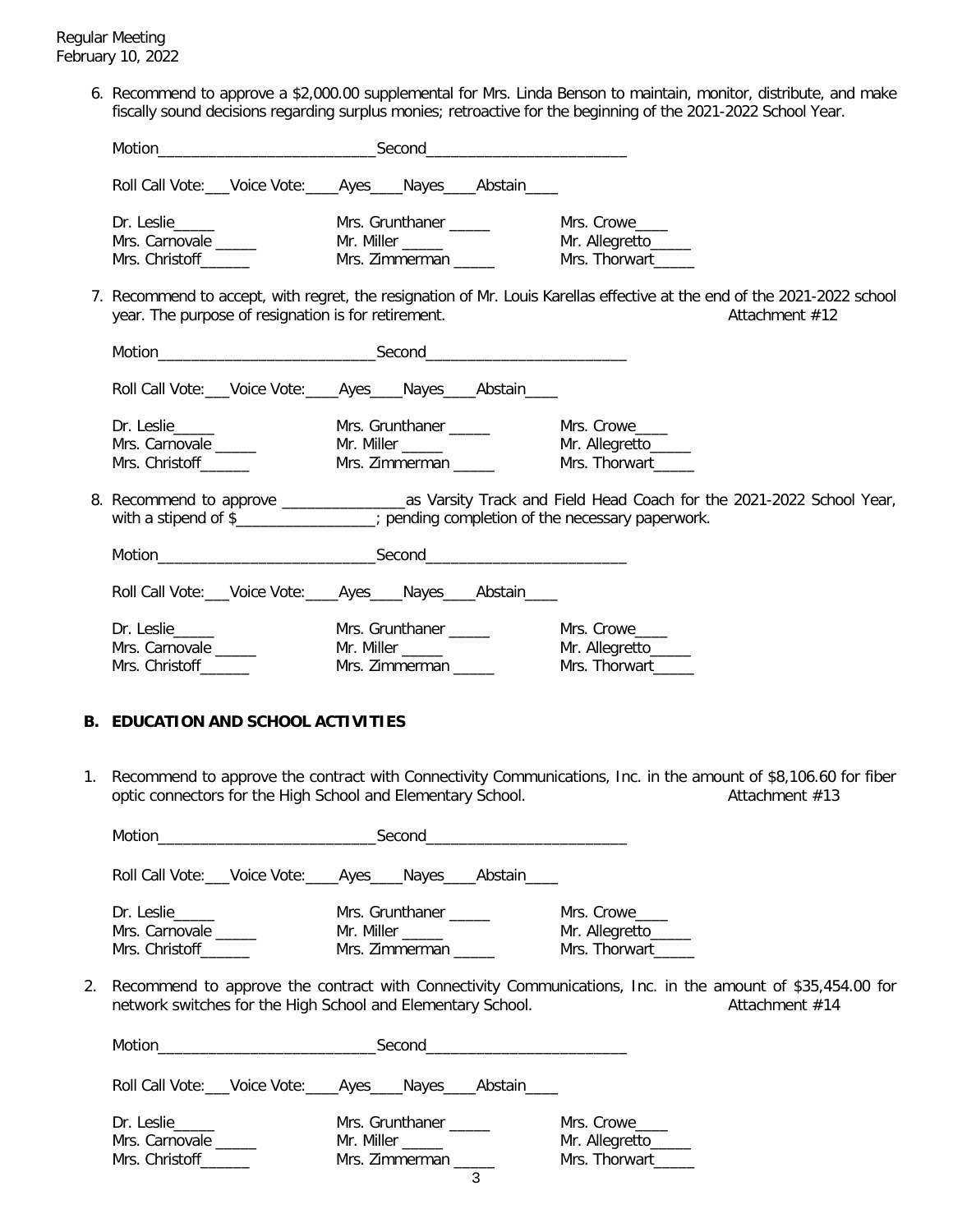3. Recommend to approve the contract with Connectivity Communications, Inc. in the amount of \$21,980.00 for wireless services for the High School.  $\hphantom{i}$ 

|    |                                                                     | Roll Call Vote: __Voice Vote: ____Ayes ____ Nayes ____ Abstain ____                                                                                                                                                            |                                                                                                                  |
|----|---------------------------------------------------------------------|--------------------------------------------------------------------------------------------------------------------------------------------------------------------------------------------------------------------------------|------------------------------------------------------------------------------------------------------------------|
|    | Dr. Leslie______<br>Mrs. Carnovale ______<br>Mrs. Christoff _______ | Mrs. Grunthaner ______<br>Mrs. Zimmerman _____                                                                                                                                                                                 | Mrs. Crowe<br>Mr. Allegretto_____<br>Mrs. Thorwart                                                               |
| 4. |                                                                     | cabling installation for the internal networks of the High School and Elementary School.                                                                                                                                       | Recommend to approve the contract with Neely Communications, Inc. in the amount of \$22,357.54 for fiber optic   |
|    |                                                                     | Motion Second Second Second Second Second Second Second Second Second Second Second Second Second Second Second Second Second Second Second Second Second Second Second Second Second Second Second Second Second Second Secon | Attachment #16                                                                                                   |
|    |                                                                     | Roll Call Vote: ___ Voice Vote: ____ Ayes ____ Nayes ____ Abstain ____                                                                                                                                                         |                                                                                                                  |
|    | Dr. Leslie______<br>Mrs. Carnovale ______<br>Mrs. Christoff_______  | Mrs. Grunthaner <b>with a community</b> Mr. Miller <b>with a community of the community</b><br>Mrs. Zimmerman _____                                                                                                            | Mrs. Crowe<br>Mr. Allegretto_____<br>Mrs. Thorwart______                                                         |
| 5. |                                                                     | February 25 & 26, 2022; with one overnight stay on February 25, 2022.                                                                                                                                                          | Recommend to grant permission for students to participate in the district wrestling tournament in Clarion, PA on |
|    |                                                                     | Motion Second Second Second Communication Second Communication of the Communication of the Communication of the Communication of the Communication of the Communication of the Communication of the Communication of the Commu |                                                                                                                  |
|    |                                                                     | Roll Call Vote: ___ Voice Vote: ____ Ayes ____ Nayes ____ Abstain ____                                                                                                                                                         |                                                                                                                  |
|    | Dr. Leslie<br>Mrs. Carnovale ______<br>Mrs. Christoff________       | Mrs. Grunthaner ______<br>Mr. Miller _______<br>Mrs. Zimmerman _____                                                                                                                                                           | Mrs. Crowe<br>Mr. Allegretto______<br>Mrs. Thorwart                                                              |
| 6. | March 4 & 5, 2022; with one overnight stay on March 4, 2022.        |                                                                                                                                                                                                                                | Recommend to grant permission for students to participate in the regional wrestling tournament in Sharon, PA on  |
|    |                                                                     |                                                                                                                                                                                                                                |                                                                                                                  |
|    |                                                                     | Roll Call Vote: Voice Vote: Ayes Nayes Abstain                                                                                                                                                                                 |                                                                                                                  |
|    | Dr. Leslie_____<br>Mrs. Carnovale<br>Mrs. Christoff______           | Mrs. Grunthaner _____<br>Mr. Miller ______<br>Mrs. Zimmerman                                                                                                                                                                   | Mrs. Crowe<br>Mr. Allegretto_____<br>Mrs. Thorwart_____                                                          |
| 7. |                                                                     | March 9 <sup>th</sup> , 10 <sup>th</sup> , & 11 <sup>th</sup> , & 12 <sup>th</sup> , 2022; with overnight stays on March 9, 10, & 11, 2022.                                                                                    | Recommend to grant permission for students to participate in the state wrestling tournament in Hershey, PA on    |
|    |                                                                     |                                                                                                                                                                                                                                |                                                                                                                  |
|    |                                                                     | Roll Call Vote: ___ Voice Vote: ____ Ayes ____ Nayes ____ Abstain ____                                                                                                                                                         |                                                                                                                  |
|    | Dr. Leslie_____<br>Mrs. Carnovale                                   | Mrs. Grunthaner _____<br>Mr. Miller ______                                                                                                                                                                                     | Mrs. Crowe<br>Mr. Allegretto_____                                                                                |

Mrs. Christoff\_\_\_\_\_\_\_ Mrs. Zimmerman \_\_\_\_\_\_ Mrs. Thorwart\_\_\_\_\_\_